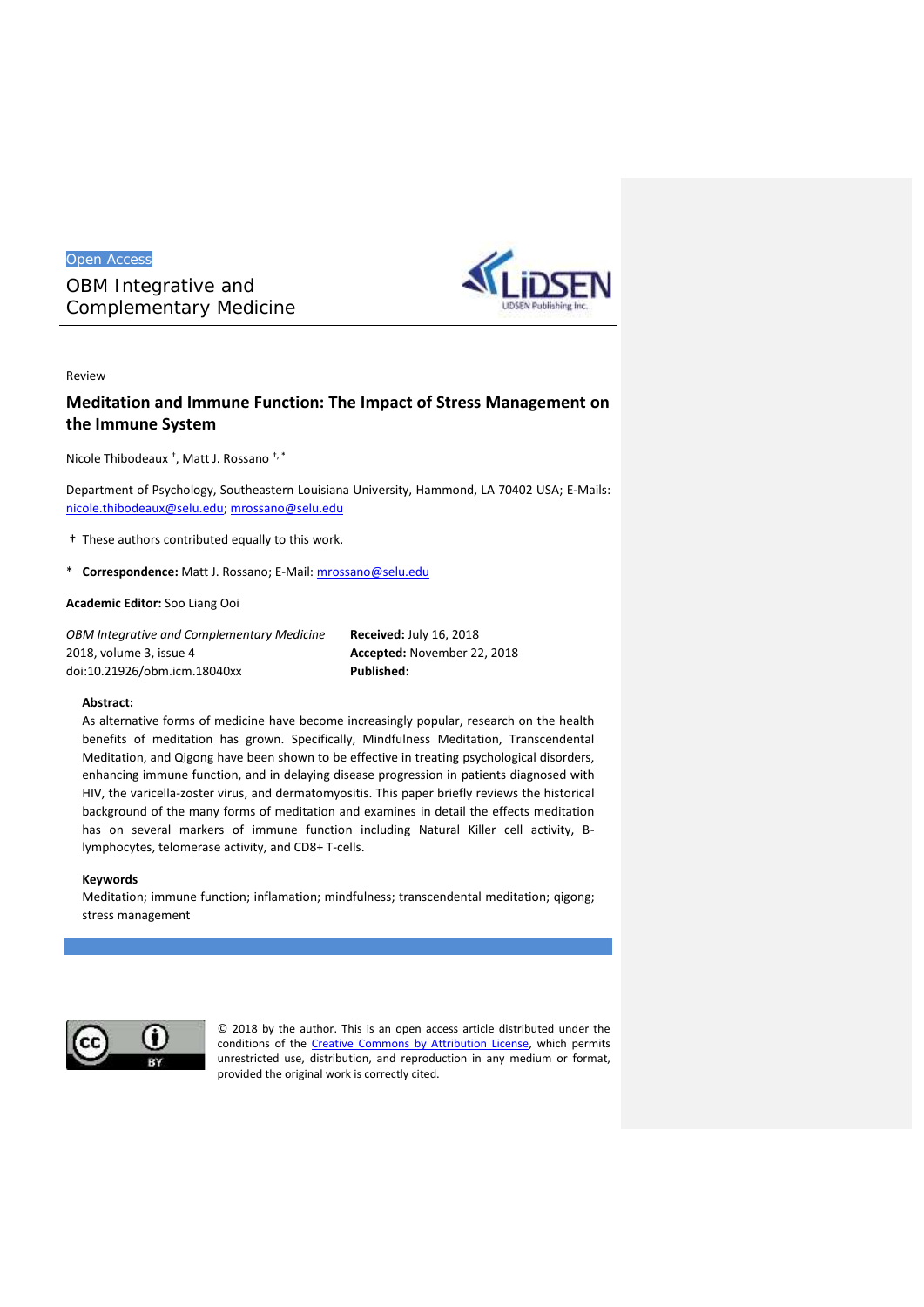### **1. Introduction**

#### *1.1 A Brief Introduction to Meditation*

Despite rapid advances in health care recently, more traditional forms of treatment have gained popularity, as many people, dissatisfied with modern medicine, have been attracted to alternative therapies. One explanation for this shift may be the increase in the median age of the population, as well as the heightened attention on chronic illness and deaths related to individuals' lifestyles [1]. Another explanation may lie in the postmodern thesis [2]. In brief, this thesis suggests a negative correlation between social change and individuals' faith in science and technology. As the pace of societal change increases, individuals are less certain that advances in science and technology will solve society's problems. This includes scepticism about medicine's ability to address individual health problems. This may help to explain why one of humanity's oldest forms of spiritual and therapeutic practice—mediation—has become increasingly popular, especially in the West. This popularity has spurred a substantial amount of research interest as well.

Meditation first emerged in Eastern cultures many centuries ago, as an integral part of both Hindu and Buddhist religious practice. Though the exact time of origin is unknown, the earliest written references to meditation date as far back as the ancient Indian Vedas—a collection of Hindu scriptures written between 1500 and 1000 BCE. By 500 BCE, new forms of meditation began to develop in Buddhist India and Taoist China. Buddhism, in particular, propelled the spread of meditation throughout Asia, and the development of the Silk Road expedited its transmission westward beginning around the First Century CE [3].

However, interest in Eastern forms of meditation did not truly take root in America until the post-War period. In the 1960's, the Hippie subculture emerged, initially as a resistance movement to the Vietnam War. In time, this movement grew frustrated with American materialism, social conservatism and Middle-Class cultural norms in general. As part of this 'rebellion,' Hippies embraced the use of psychoactive drugs and Eastern spiritual practices as means of achieving 'higher' levels of consciousness [4]. Simultaneously, the United States also saw the arrival of Eastern Spiritual teachers due to an expansion of Soviet influence in India, the Cultural Revolution in China, the Communist Chinese takeover of Tibet and Mongolia, and an increase in the political influence of Chinese Communism in Korea and Southeast Asia [5]. Thus, both internal cultural changes and external social/political events led to an opening to Eastern meditative practices in the West.

With its introduction to the West came investigations into the potential health benefits of meditation. Most notable among these early investigations was the work of Jon Kabat-Zinn (whose studies will be discussed in more detail later). Kabat-Zinn's approach sought to isolate the health relevant, materialist or 'secular' aspects of meditation. While this was important scientifically, an unintended by-product of it (among the general public, at least) was a glossing over of important cultural or religious distinctions among different meditative forms. Such 'Westernizing' or 'Americanizing' of meditation created definitional challenges as various Eastern practices were lumped into one, often over-simplified, category [6]. While acknowledging that the distinctions outlined in this review are still rather general, it is important to recognize that at least three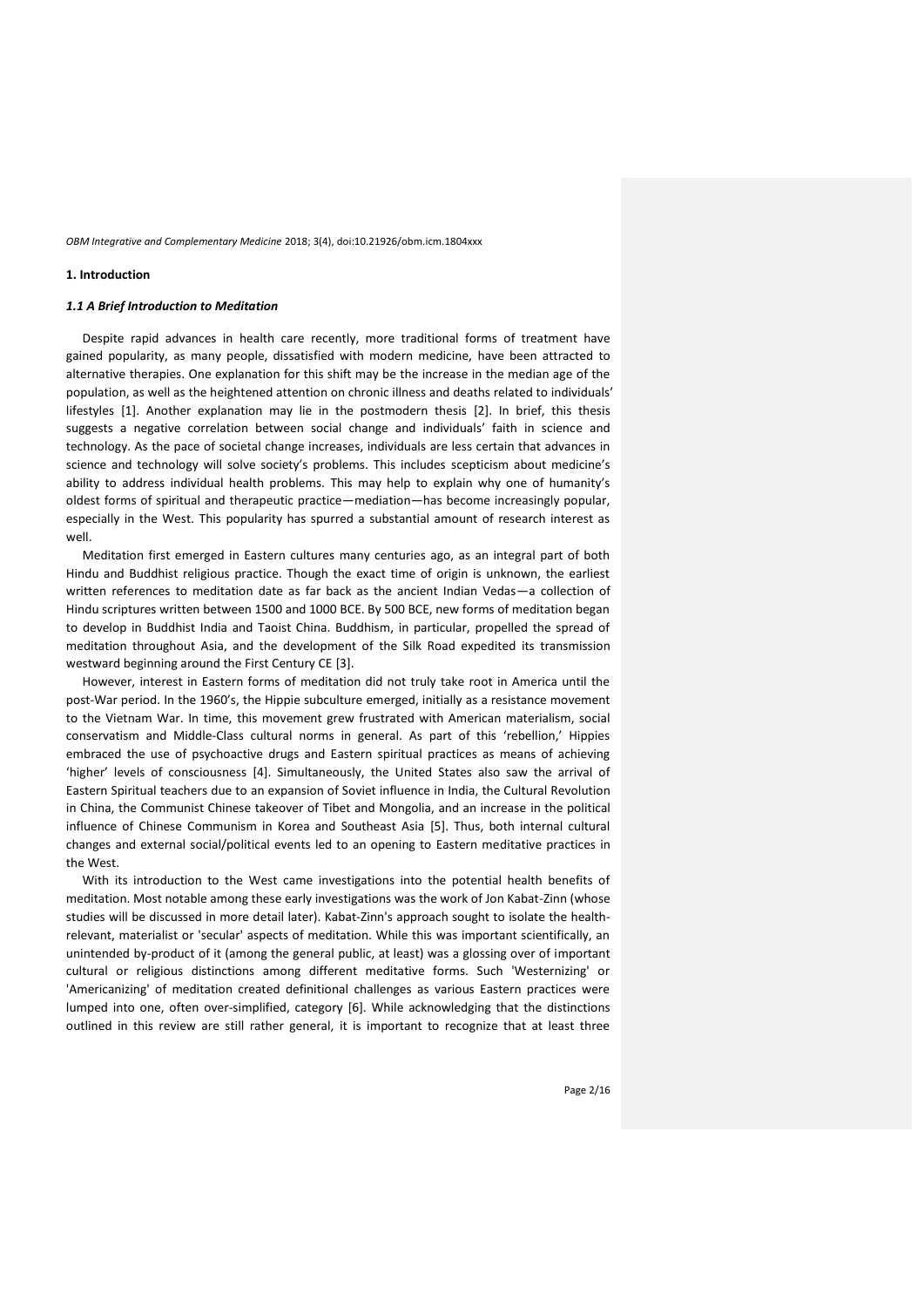distinct forms of mediation have been found to have important health implications: Mindfulness Meditation, Transcendental Meditation, and Qigong.

#### *1.2 Mindfulness Meditation*

One of the earliest standardized forms of Mindfulness Meditation began in 1979 with Jon Kabat-Zinn's creation of the Mindfulness-Based Stress Reduction (MBSR) program [7]. In brief, mindfulness is one of the stages listed in Buddha's eightfold path—designed as a pathway to enlightenment and, in turn, a prescription to end suffering. The eight divisions of the path, focusing on ethical conduct, mental discipline, and wisdom are as follows: right understanding (samma ditthi), right thought (samma sankappa), right speech (samma vaca), right action (samma kammanta), right livelihood (samma ajiva), right effort (samma vayama), right concentration (samma samadhi), and mindfulness (samma sati). It should be noted these divisions are not dependent on one another and not intended to be followed in a linear fashion [8]. Mindfulness is achieved when the individual develops an uninvolved awareness of his or her body, sensations, feelings, and states of mind [9]. Mindfulness does not equate to thought suppression. Instead, an individual who has reached a state of mindfulness has a non-elaborative *awareness* of thoughts, feelings, and sensations. Thus, passing thoughts or feelings are acknowledged but in a detached, non-judgmental way [10]. In doing so, the individual is able to free their attention and fully experience all aspects of life, coping with negativity in a healthy way. Kabat-Zinn based his 8-week program on this definition, suggesting it be used to accompany modern medicine in the management of stress-related disorders and chronic pain.

While the underlying mechanisms that make Mindfulness Meditation effective are not fully understood, researchers believe shifts in self-regulation, values clarification, and cognitive behavioural flexibility play important roles [11]. Through self-regulation, individuals free themselves from maladaptive behaviours and ruinous thoughts by gaining authority over their responses. Mindfulness equates to being fully present in the moment, requiring skill in sustained attention and switching of attention [10]. Sustained attention consists of maintaining focus on the present, while attention switching requires bringing attention that has strayed back to the present. This allows individuals to understand and disengage from passing thoughts and behaviours, keeping their attention in the 'immediate now'.

Similarly, values clarification allows individuals to rediscover their own values, rather than the values of society. Through the discovery of these values, individuals develop greater skill in mastering their thoughts and actions in a manner congruent with their beliefs. Cognitive and behavioural flexibility evolve in conjunction with self-regulation and values clarification. By disciplinging one's thoughts with self-regulation and changing one's behaviours through values clarification, individuals become more flexible and adaptive in their responses. Rather than initiating autonomic or reactive responses, individuals become aware of the present situation, evaluate its importance, and excercise greater skill in choosing beneficial reactions.

A by-product of mindfulness practice is often an increase in the breadth of one's emotional experience. By enhancing one's awareness of sensory, cognitive, and behavioural states, individuals allow themselves 'space' to consciously process and understand their emotional reactions rather than having those emotions overwhelm them. Gaining insight into one's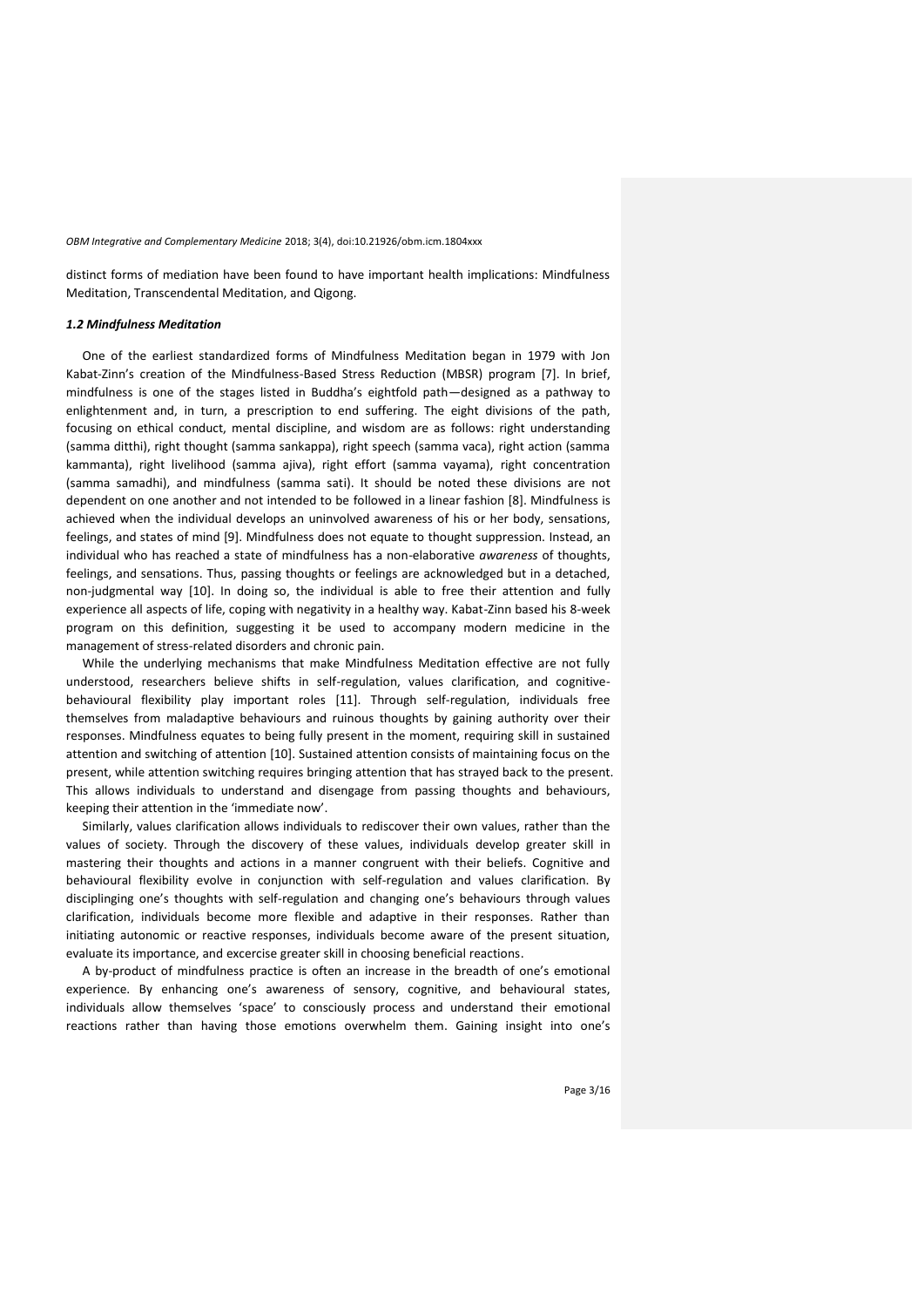emotional reactions leads to a recognition that those reactions are temporary and tolerable, subsequently reducing fear and feelings of defeat.

In sum, while Mindfulness Meditation as practiced today is often heavily 'Americanized,' in his original implementation of the MBSR, Kabat-Zinn intertwined Buddhist teachings with Western culture to construct an effective intervention program. The program has gained widespread acceptance. As of 2015, almost 80% of medical schools in the United States implemented some form of mindfulness training for their students [12]. Additionally, research supports the effectiveness of such interventions, as they have been shown to have positive effects on stress related ailments, psychiatric disorders, and disease symptomatology [13-15].

### *1.3 Transcendental Meditation*

Similarly, Transcendental Meditation (TM) is another type of stress reduction technique, focused on the integration of the mind and body*.* During the process of transcending, individuals utilize a mantra—a sound without meaning repeated within the mind—to quiet their thoughts until their mind reaches the silent state of transcendental consciousness. The mantra is used as a focal point for the individual, allowing all other thoughts to be disregarded. If the individual is successful, the body will enter transcendental consciousness wherein it is calmed and quieted. The individual's heart rate and breathing begin to slow, counteracting the increases typically seen during a stress response [16]. This quieted physiological state can have positive impacts on stress related ailments and diseases. Most notably, research has shown that TM may improve outcomes for those diagnosed with hypertension, cardiovascular disease, and high cholesterol [16-19].

# *1.4 Qigong*

Qigong, which includes slow, coordinated movements, controlled breathing, and meditation is yet another method implemented to improve the relationship between the breath, the body, and the mind [20]. Controlled movements are meant to strengthen and stretch the body, while controlled breathing and meditation are used to quiet the mind, inducing a state of relaxation. More recently, medical Qigong has been developed as a variation of the traditional Chinese technique, with the sole intent to treat and cure disease. In this variation, practitioners employ qi in their treatment of illnesses [21].

While qi has not been scientifically verified, it is believed to be a vital life force that flows through meridians, or channels, in the body. The movements and meditation associated with Qigong are thought to increase the flow of qi, promoting balanced energy and health within the individual, while strengthening performance of both the mind and body [22]. As with Mindfulness and Transcendental Meditation, Qigong has several documented benefits including the treatment of psychosomatic disorders and hypertension while also reducing sympathetic nervous system activity (flight or fight responding) and enhancing parasympathetic activity through increasing individuals' relaxation response [23, 24].

Though the mechanisms may only be partially understood, it seems clear that meditative practices such as MBSR, TM, and Qigong have positive self-reported health effects. An important step in further elucidating these mechanisms is to investigate the physiological implications of meditative practices. Recently, a considerable amount of research attention has focused on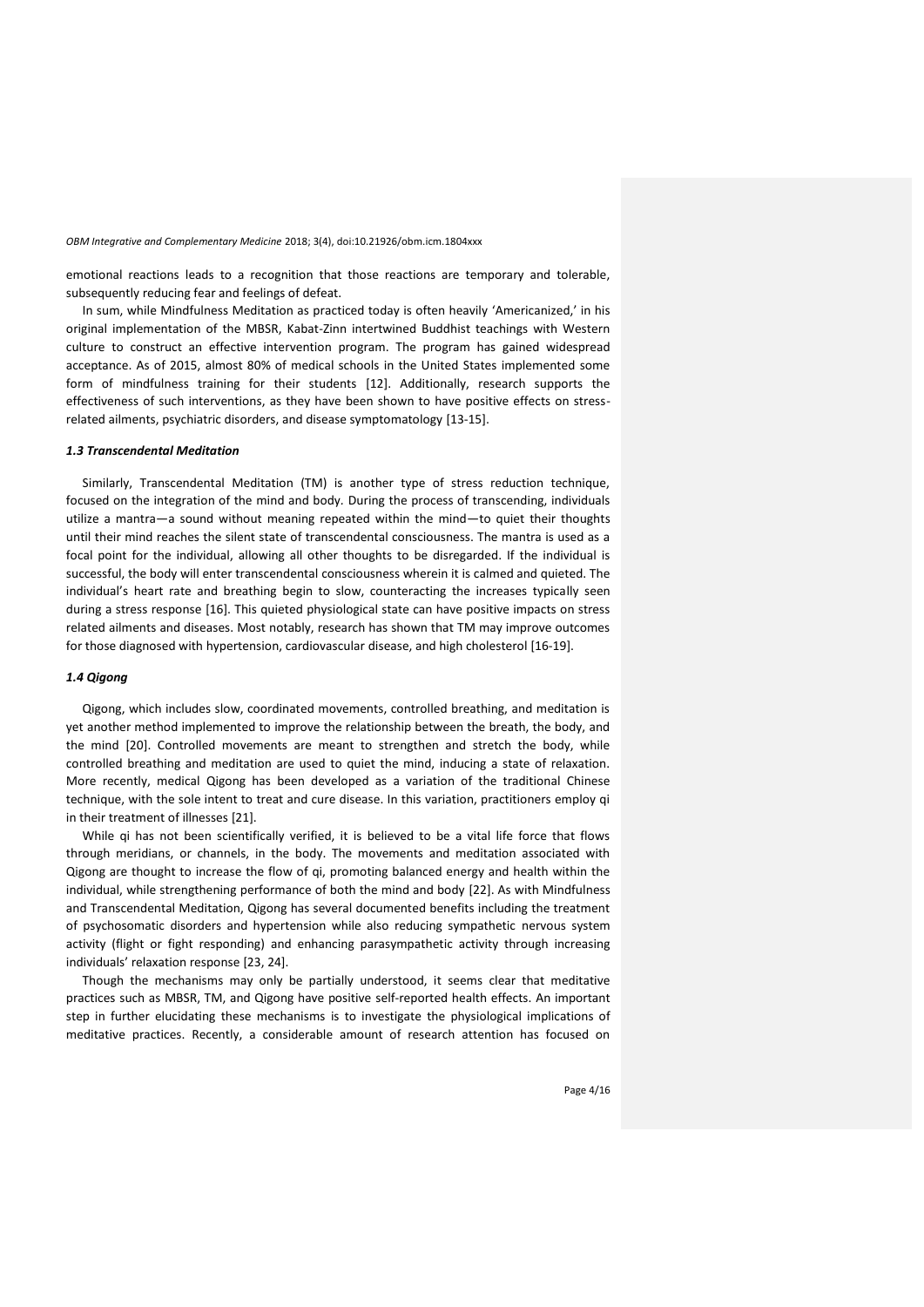meditation and immune system function. It appears that one of the pathways by which meditative practices improve health is by enhancing immune function.

#### **2. Results**

# *2.1 Meditation and Immune Function*

A wide array of research has been conducted examining the relationship between meditation and immune function. From the outset, it should be understood that immune function can be complex and mere increases in immune cell numbers or activity do not necessarily mean that health or healing are significantly improved. However, bolstering immune function is typically advantegous to health, and activities (such as mediation or exercise) that appear to do that are often encouraged by health practioners.

Mind and body share a bidirectional relationship. Psychoneuroimmunology is a term used to describe the interaction between psychological factors, the central nervous system, and the neuroendocrine system [25]. In reference to the relationship between the central nervous system and the neuroendocrine system, animal research has shown that brain lesions in the left and right hemispheres produce different effects on immune function [26]. In addition, it has also been shown that these two systems utilize a biochemical language consisting of shared hormones, neurotransmitters, and cytokines, to effectively communicate [27]. Furthermore, psychological factors, such as stress and emotions, influence the brain-immune relationship. Specifically, acute stressors enhance immunity while chronic stressors suppress immune function [28].

### *2.2 Regulation of the Immune System*

The up and down regulation of immune function may be seen as an adaptive mechanism regulated by stress hormones. The chronic release of stress hormones can create an allostatic load (a form of physiological 'wear and tear') producing immune system dysfunction and suppression [29, 30]. For instance, chronic stress impairs immune system response [31] as well as triggering inflammation [32, 33]. Specifically, elevated corticotropin releasing hormone (CRH) provokes the production of pro-inflammatory cytokines [34]. Negative emotions can also suppress immune function through their tendency to promote telomere shortening and increased NFkB activity [35- 38]. However, as mentioned earlier, mind-body effects are bi-directional. The stress-reduction and positive affect associated with meditative practices can undo many of the physiological reactions leading to inflammation and reduced immune function brought on by negative emotions and stress.

#### *2.3 Inflammation and Meditation*

As previously mentioned, chronic stress suppresses immune function. One pathway through which this occurs is the inflammatory response. In brief, immune cells produce inflammatory cytokines—proteins that regulate the immune response to injury and infection—which have either pro-inflammatory or anti-inflammatory effects. Pro-inflammatory cytokines promote inflammation as an early defence against injury or infection. These cytokines consist of interleukin 1 (IL-1), interleukin 6 (IL-6), interleukin 8 (IL-8) and tumor necrosis factor (TNF)-α [39]. In addition, C-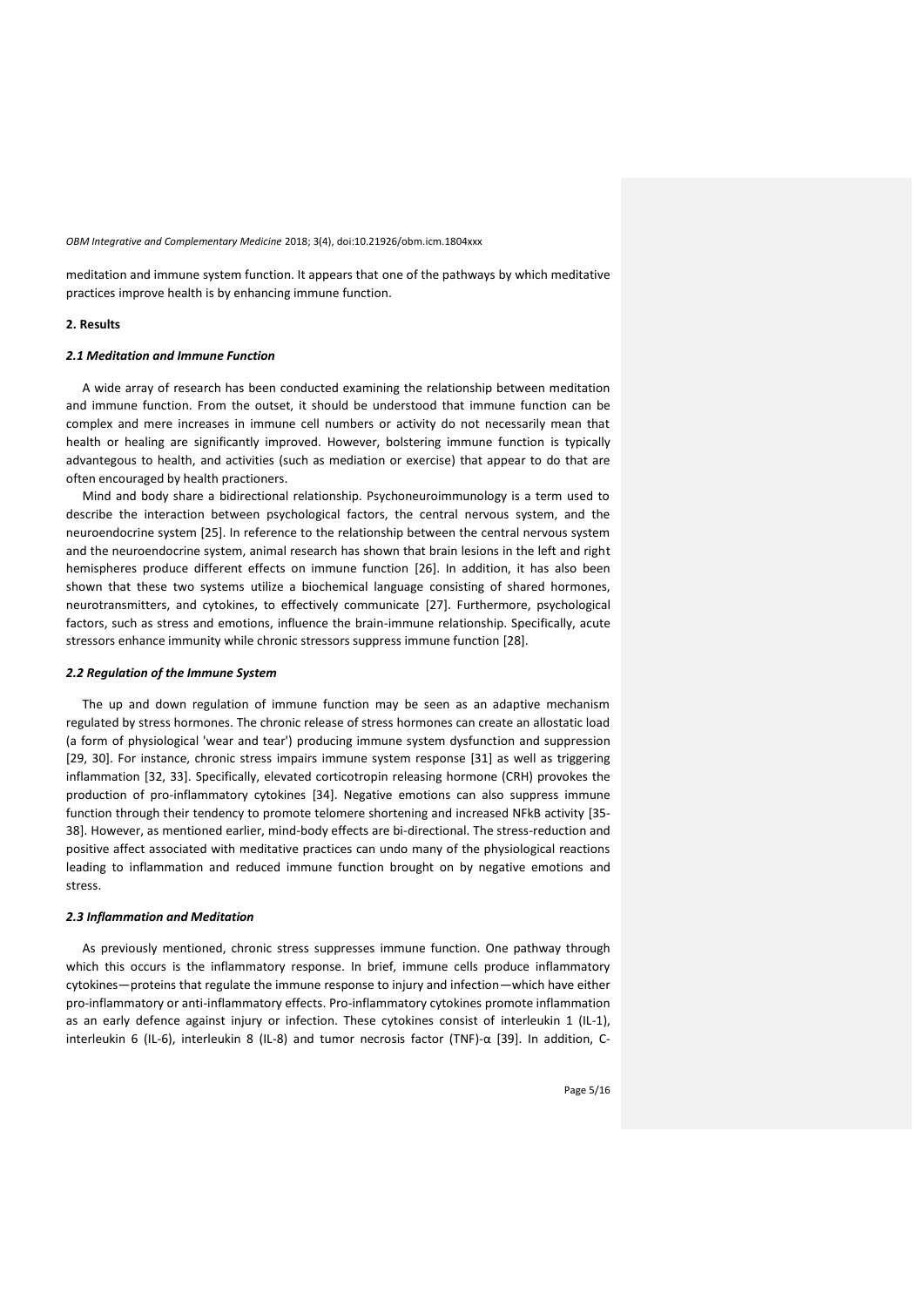reactive protein (CRP) is an acute inflammatory protein, which acts as a marker of inflammation due to an increase in CRP levels when inflammation occurs [40]. Specifically, IL-6 stimulates the production of CRP [41]. Nuclear factor kappa B (NFκB) also plays a role in inflammation. NFκB is responsible for mediating the synthesis of pro-inflammatory cytokines [42]. Like CRP, NFκB activity is increased with inflammation. The chronic elevation of NFκB activity is associated with inflammatory diseases such as inflammatory bowel disease, arthritis, and atherosclerosis.

Chronic elevation of pro-inflammatory cytokines hinders the body's ability to heal wounds and fight infections as well as increasing individuals' risk for ailments such as heart disease, type 2 diabetes, and osteoporosis [43]. Furthermore, elevated IL-6 and CRP are associated with an increased risk of cardiovascular disease and mortality [40]. Psychological stress is known to elevate both IL-6 and CRP [37, 44], thus producing increased levels of circulating pro-inflammatory cytokines [45-47], dampening the immune response to infection and injury [39]. Mindfulness interventions, however, are known to reduce stress, and have been shown to decrease proinflammatory cytokines, including: IL-6 [45, 48, 49], TNF-α [50, 51], CRP [45, 52-54], and NFκB [48, 52, 55-58]. In this way, mindfulness practices protect the immune system from the stress- and emotion-triggered physiological processes that degrade it. Meditation's benefits, however, go beyond just being protective. Evidence indicates that it can enhance immune function as well.

# *2.4 Natural Killer Cells, B-lymphocytes, and Meditation*

Meditation enhances immune function through different mechanisms. Several studies have shown that different forms of meditation result in an increase in natural killer (NK) cells and Blymphocytes. NK cells are white blood cells that target and kill stressed or abnormal cells, playing a role in tumour prevention and serving as an early defence against viral infections. A decrease in these cells may result in the development or progression of different forms of cancer, acute and chronic viral infections, and various autoimmune diseases [59]. Similarly, B-lymphocytes are responsible for antibody production, which attack invading viruses, toxins, and bacteria. In addition, B-lymphocytes also regulate homeostasis through wound healing, rejection of transplants, and the activation of T-cells [60].

Regarding the association between these immune components and meditation, research has shown an increase in NK activity in healthy individuals who practiced a form of yoga entailing TM mediation techniques [61]. Eight advanced yoga instructors were directed to engage in different forms of meditation. Specifically, the instructors participated in a form of rhythmic breathing, called pranayama, which was then followed by a period of meditation using a mantra, similar to that used in TM. NK activity was then measured through blood samples collected at the beginning and end of each activity. It was found that NK cell activity was increased during pranayama, correlated with a significant increase in alpha wave activity in the brain signalling a state of reduced stress. Therefore, researchers concluded that the stress reduction associated with rhythmic breathing is capable of increasing NK activity, strenghtening immune function.

In addition, the regular practice of TM has been shown to affect the number of circulating Blymphocytes and NK cells [62]. Researchers compared anxiety levels and immune cell activity between a group of advanced TM practitioners and a control group, consisting of participants unfamiliar with yoga or meditation. Both groups consisted of healthy individuals, following a Mediterranean diet. While there was no significant difference in anxiety levels, blood samples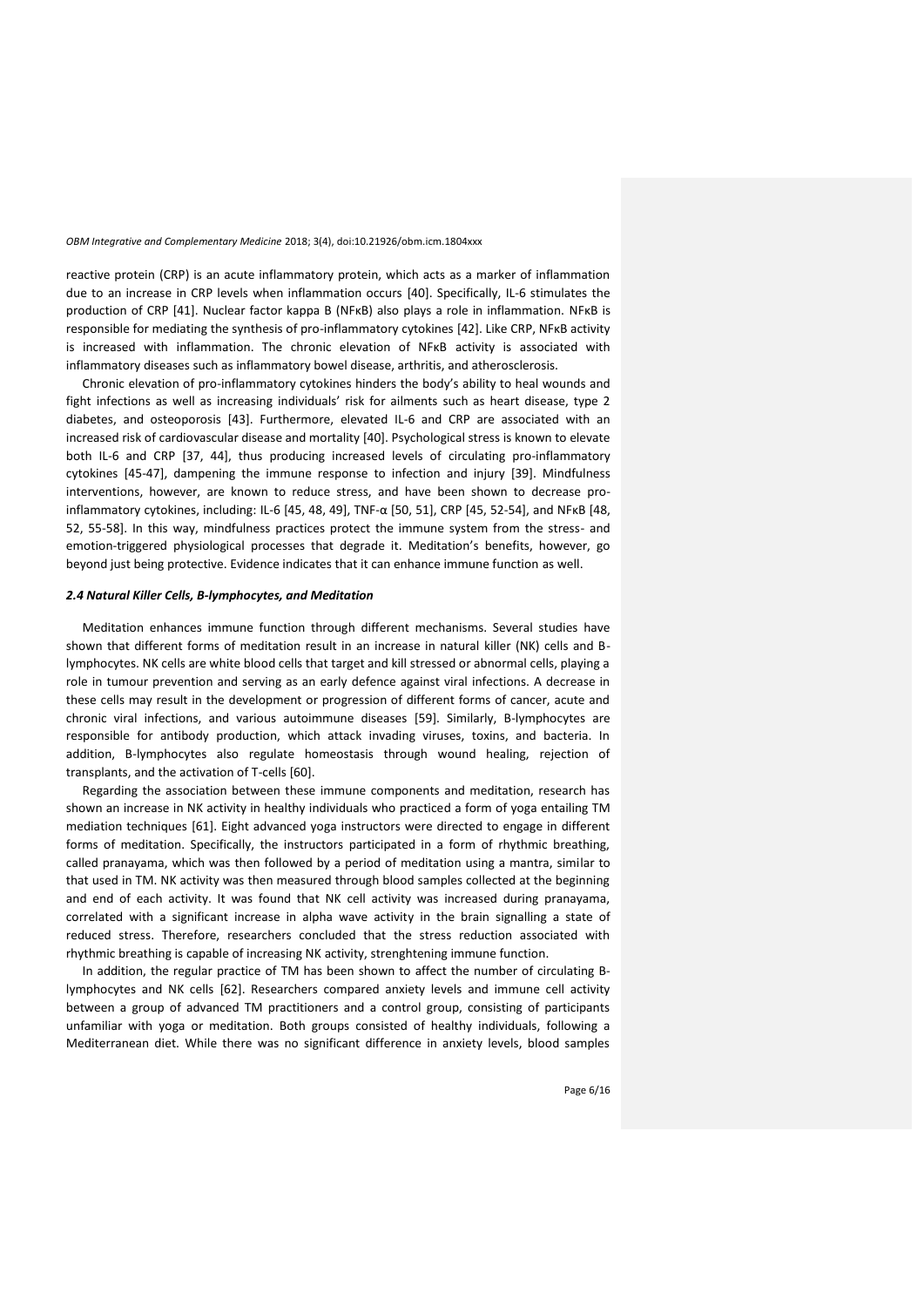revealed thatTM practitioners had more B-lymphocytes and NK cells than the control group. This raises the possibility that TM could bolster immune function leading to an increased ability to combate infection and disease. However, given the scarcity of studies directly addressing this issue, empirical validation of this is yet to be firmly established.

In contrast, Qigong has been shown to reduce the proportion of NK cells, while increasing the number of B-lymphocytes [63]. In this study, participants consisted of forty-three healthy, non athlete university students, who had no previous experience with yoga or meditation. Twenty-five participants were instructed to attend a qigong class for thirty minutes three times per week, lasting for one month. Researchers encouraged these participants to practice additional qigong outside of class, but did not require it. Eighteen individuals composed the control group who received no Qigong training or practice. Blood samples from all participants were collected when the study began, after the last Qigong class concluded, and an additional sample was collected one month after the classes ended. Immediately after the last Qigong session, the experimental group had a lower percentage of NK cells. However, this group also had a higher number and percentage of B-lymphocytes. The reduction in NK cells could be due to the movement component present in Qigong. NK cells are known to be more sensitive to exercise, depending on several factors such as intensity, duration, and the time between activity and blood collection [64]. By contrast, Blymphocytes are hypothesized to be more sensitive to relaxation [65]. Thus, the reduction in NK cells may not be entirely unexpected given the nature of Qigong.

It is important to note that similar research, while not finding significant evidence for a change in NK cells, did find an increase in the cytotoxic activity of the NK cells [66]. Blood samples collected immediately after a Qigong intervention showed an increase in the cytotoxicity of NK cells but no change in the number of NK cells present, with the increase in cytotoxicity lasting for two hours post exercise. An increase in cytotoxicity allows the NK cells to more effectively diminish threatening cells. In sum, this evidence suggests that TM and Qigong significantly influence NK cells and B-lymphocytes, positively altering immune function.

# *2.5 Telomeres, Telomerase Activity, and Meditation*

Meditation has also been found to positively influence telomerase activity in immune cells. Human DNA consists of caps, called telomeres, located on the end of each chromosome. These 'caps' can offer protection from cellular deterioration and senescence, which occur when a telomere becomes too short, preventing cellular division [67-69]. Oxidative damage is known to shorten telomeres, a condition significantly associated with cell aging and higher rates of mortality in humans [70, 71]. Other factors that affect telomere length include age, poor diet, sedentary lifestyles, lack of sleep, smoking, overconsumption of alcohol, and psychological stress.

Telomerase is an enzyme responsible for regulating telomere length. Increasing telomerase levels, which in turn increases its activity, provides a buffer against the degeneration of telomeres associated with oxidative damage [67]. While this enzyme is abundant in stem cells [72], it is generally found in very low levels or not at all in somatic cells [73, 74]. Research has shown that physical exercise and a healthy body mass index (BMI) may promote telomerase [75, 76]. Additionally, meditation may be associated with longer telomeres [35, 77-82] and increased telomerase activity [81-85]. In one study, for example [85] nearly one hundred healthy individuals participated in a yoga and meditation intervention five times per week for twelve weeks. While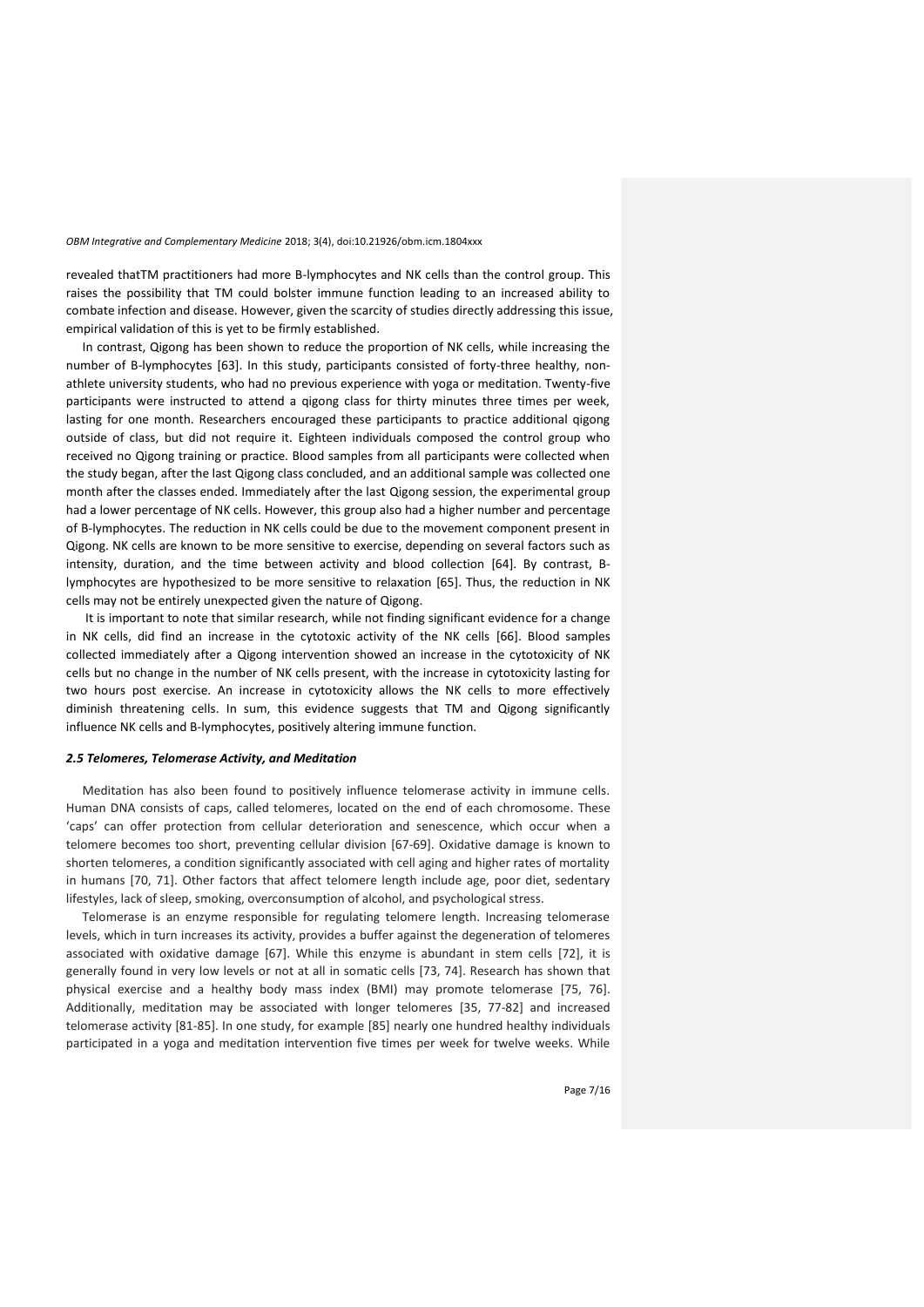blood samples did not show a substantial change in telomere length, telomerase activity was significantly increased compared to baseline levels.

A similar effect was found in individuals diagnosed with breast cancer. Lengacher et al. [84] implemented a MBSR program with breast cancer survivors. As with healthy individuals, the breast cancer survivors showed no difference in telomere length but telomerase activity was significantly increased when compared to the control group. While more research is needed to fully understand the mechanisms responsible for this change, increased telomerase activity in response to yoga and meditation may be due to the relationship between telomerase and cortisol levels [82]. Stress responses trigger a release of CRH further increasing oxidative damage [34]. As previously stated, meditation may decrease stress, anxiety, and depression, all of which increase cortisol levels and lower telomerase activity [70, 86]. While a relationship among meditation, telomeres, and telomerase activity exists, further research will likely be necessary to unravel the exact mechanism(s) at work.

# *2.6 CD8+ T-Cells and Meditation*

Another biological indicator of the positive effects of meditation on immune system function is the activity of CD8+ T-cells. These are white blood cells responsible for removing damaged and infected cells, preventing the spread of viruses and cancers. These cells are known to increase as a result of strenuous exercise [87]. During periods of prolonged physical stress, such as the stress of vigorous exercise, the presence of CD8+ T- cells in the blood is known to increase. However, in the recovery period after prolonged stress, CD8+ T-cells drop below baseline leading to immune system suppression and increased vulnerability to infection. Some evidence suggests [88] that by moderating the initial CD8+ T-cell increase under stress, meditation can reduce the recovery period immune system suppression and therefore the individual's vulnerability to infection.

Similarly, meditation has also been documented to increase the antibody response to injections of the influenza vaccine, in correlation with increase activation of anterior, left-hemisphere areas of the brain [89]. Anterior left-hemisphere brain activity is known to be associated with positive emotions [90] as well as increases in NK cell activity [91]. Davidson et al. recruited twenty-five individuals to practice meditation for an eight-week period, followed by an injection of the influenza vaccination. As expected, participants experienced greater left-sided brain activation both immediately after and four months after the intervention as compared to controls. In addition to the brain activation, meditators also showed a significant increase in antibodies to the influenza vaccination when compared to the control group. This suggests that meditation has the capability to bolster acute immune response to infection.

# *2.7 Disease Progression and Meditation*

Several studies report a significant effect of meditation in the treatment of various diseases. In HIV positive individuals, meditation has been shown to increase T-cell counts [92], as well as NK cell numbers and activity [93]. While the specific mechanisms responsible for these increases are unknown, researchers suggest that the reduction in depression and stress-reducing effects of meditation may play a key role. Specifically, MBSR interventions have been shown to decrease depression and negative affect in healthy individuals [94], as well as HIV positive individuals [95]. This relationship is further supported by evidence demonstrating the adverse effects of stress and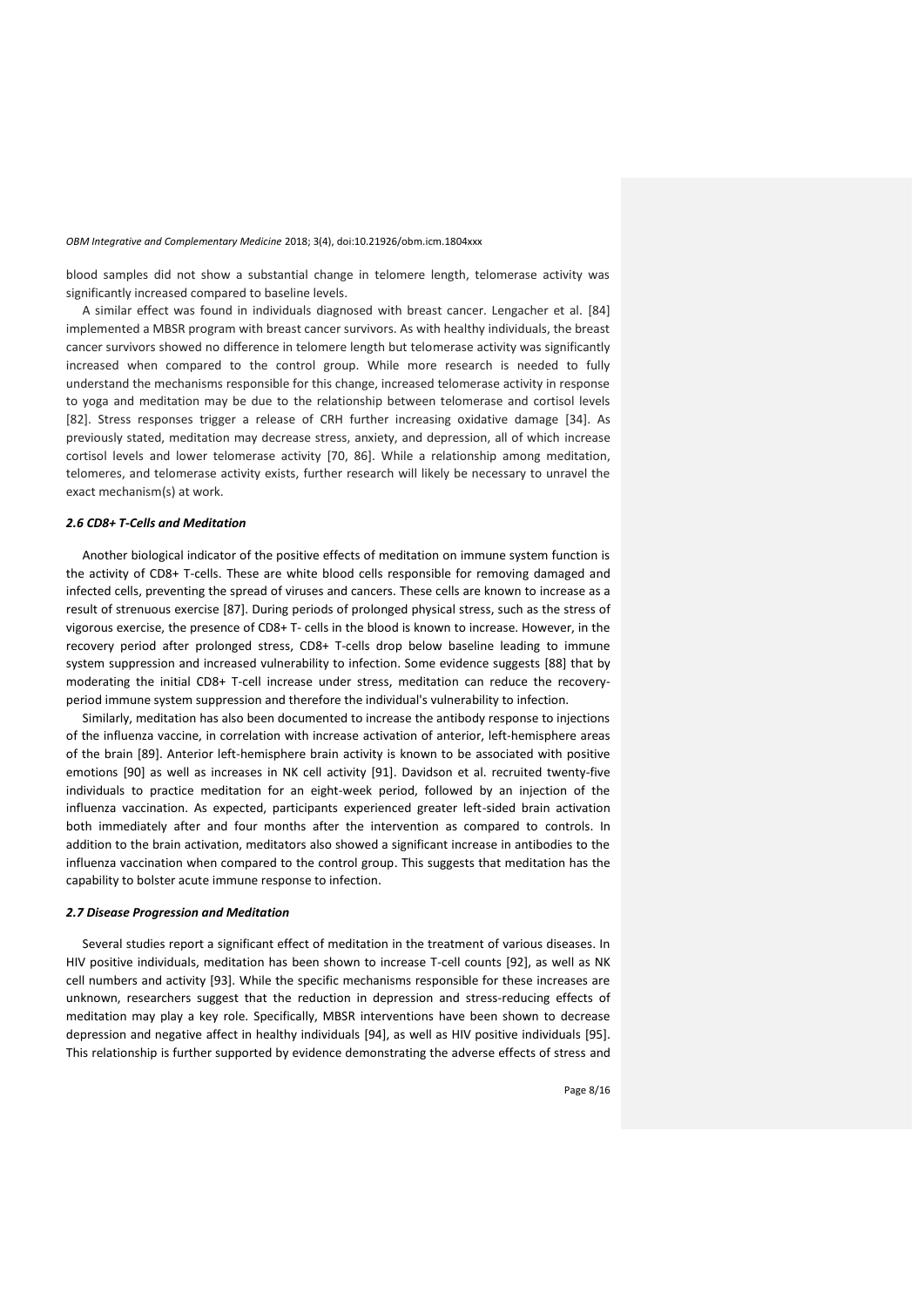depression on HIV acceleration, including immune suppression and deceleration of CD4+ Tlymphocyte levels [96-98]. It should be noted that HIV progression is measured by an individual's CD4+ T-cell counts, with lowered levels signifying progression of the disease [99]. These lymphocytes are responsible for the activation of other immune cells, such as B-lymphocytes and CD8+ T-cells, which destroy damaged and infected cells. A depletion of CD4+ T-lymphocytes, as seen in HIV, leaves the body susceptible to a wide array of viruses, as well as an accelerated progression of HIV [100]. Research has demonstrated that meditation may delay HIV progression by safeguarding against the destruction of CD4+ T-lymphocytes by the virus and in some cases, increasing the amount present [101-103]. Additionally, Robinson et al. [93] found evidence of increased NK cell numbers and cytotoxic activity of cells of HIV positive individuals following a MBSR intervention. Therefore, through meditation's stress-reducing effects, it has the potential to significantly slow the progression of HIV by enhancing immune function.

Single-subject designs have also been used to study the effects of meditation on disease progression and immune function. While these studies have obvious limitations, they can be advantegous in that symptomological severity and change can be mapped in detail. One such study revealed the ability of an experienced meditator to modulate her immune system after being injected with the varicella-zoster antigen, better known as the virus responsible for chickenpox and shingles. Through meditation and the direction of "healing energies" to the site of injection, the individual successfully delayed skin hypersensitivity and inhibited lymphocyte response to the varicella-zoster antigen [104].

Another single-subject study used two forms of mind-body intervention to help a patient recovering from dermatomyositis, an inflammatory disease leading to muscle weakness and itchy, painful rashes. Specifically, transcendental meditation and visual imagery were shown to lead to remission by improving arm strength and reducing rash and pain on the hands [105]. As with HIV, psychological stress has negative implications for dermatomyositis through immune suppression. While the specific cause of this disease is unknown, its etiology is similar to that of autoimmune diseases. Consequently, stress reduction acquired through meditation has the ability to effectively improve immune function, reducing the symptomology associated with the disease.

# **3. Conclusions**

Practicing meditation has several benefits, including reducing the severity of psychological disorders and stress-related ailments, increasing immune function, and delaying the progression of various diseases. Researchers have found that Mindfulness Meditation, Transcendental Meditation, and Qigong interventions have positive effects on individuals' NK cell activity and proportions, B-lymphocyte numbers, and telomerase activity, while also keeping CD8+ T-cell numbers stable during times of high stress. In addition, meditation has also been shown to increase antibody response in individuals injected with the influenza vaccine. Similarly, HIV positive individuals practicing meditation showed increased T-cell and NK cell counts and NK cell activity, slowing the progression of the virus. Similarly, positive effects have also been observed in an individual injected with the varicella zoster antigen as well as a patient diagnosed with dermatomyositis. However, an important limitation of these findings needs to be acknowledged: the extent to which these positive effects in immune function are robust enough to prevent

Page 9/16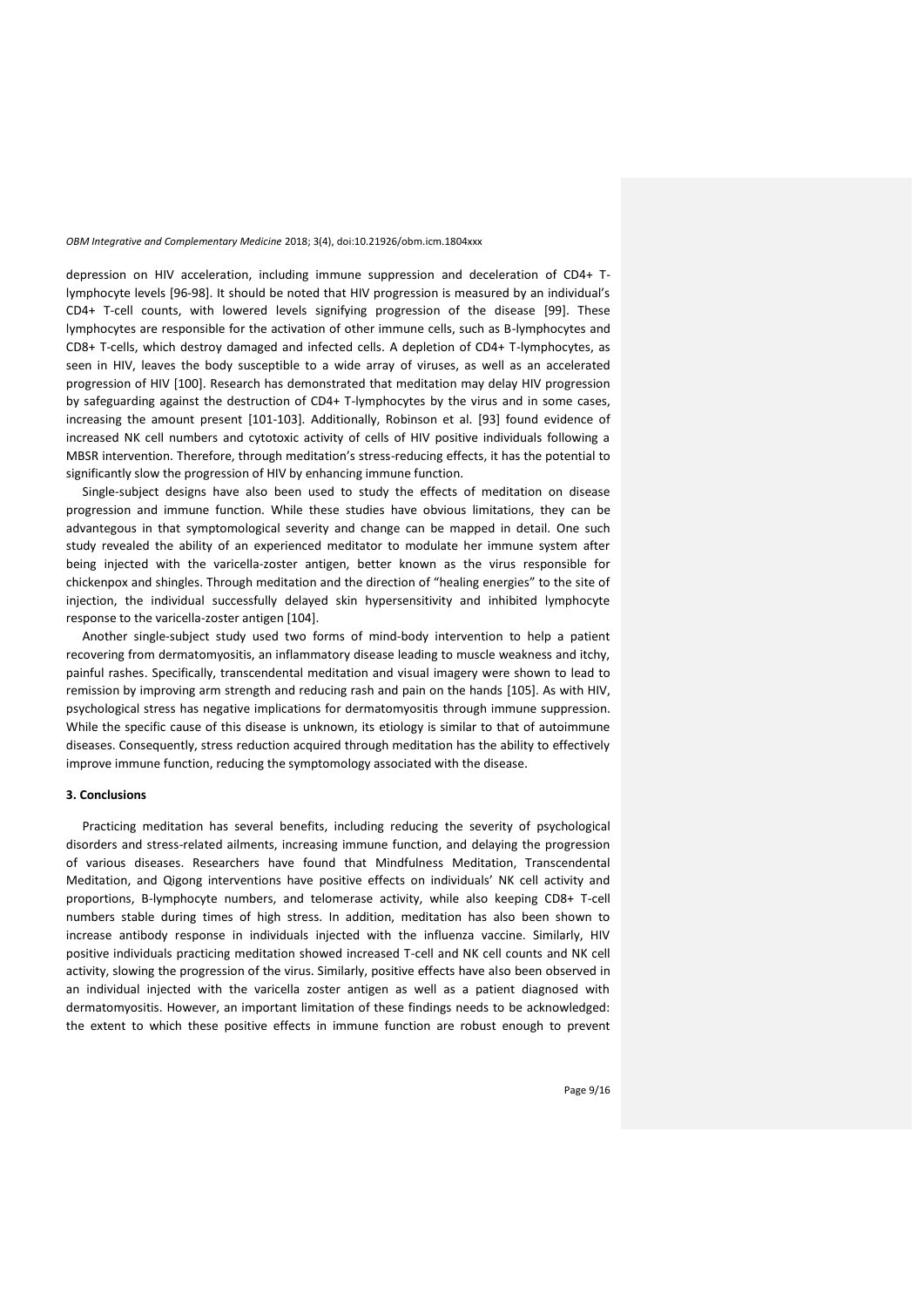disease, significantly speed healing, or increase longevity is still largely unknown. Definitively answering these questions requires further empirical work.

While still very much in its infancy, scientific studies of meditation are providing compelling evidence of the relevance of the mind-body connection in human health. In times past, ritual and spiritual practices were humanity's primary forms of health care. With the advent of modern medicine, those practices have often been dismissed as part of our irrational, superstitious past. We note with a bit of irony, that it is science itself which offers validation for the effectiveness of these practices (at least in under some circumstances). Furthermore, science offers a mechanism by which meditative practices reap their physical rewards. By altering attitudes, perceptions, and cognitions, meditation reduces stress, which in turn strengthens immune function. A more robust immune system is advantageous to health, healing, and longevity.

# **Acknowledgments**

The authors thank the editors of this special addition of OBM Integrative and Complementary Medicine for the opportunity to write this review. Acknowledge the people or organization(s) that have technically supported this work, excluding fund provider.

# **Author Contributions**

The authors contributed equally to the writing of the paper.

### **Competing Interests**

The authors have declared that no competing interests exist.

# **References**

- 1. Coulter ID, Willis EM. The rise and rise of complementary and alternative medicine: a sociological perspective. Med J Aust. 2004; 180: 587-589.
- 2. Siahpush M. Postmodern values, dissatisfaction with conventional medicine and popularity of alternative therapies. J Sociol. 1998; 34: 58-70.
- 3. Elverskog J. Buddhism and islam on the Silk Road. Philidephia: University of Pennsylvania Press; 2011.
- 4. Coleman JW. The new buddhism: The western transformation of an ancient tradition. New York: Oxford University Press; 2001.
- 5. Murphy M, Donovan S, Taylor E. The physical and psychological effects of meditation: A review of contemporary research with a comprehensive bibliography. Sausalito: Institute of Noetic Sciences; 1997.
- 6. Bond K, Ospina MB, Hooton N, Bialy L, Dryden DM, Buscemi N, et al. Defining a complex intervention: The development of demarcation criteria for "Meditation". Psychol Religion Spirituality. 2009; 1: 129-137.
- 7. Kabat-Zinn J. An outpatient program in behavioural medicine for chronic pain patients based on the practice of mindfulness meditation: Theoretical considerations and preliminary results. Gen Hosp Psychiat. 1982; 4: 33-47.
- 8. Bodhi B. The noble eightfold path: The way to the end of suffering. Kandy: Buddhist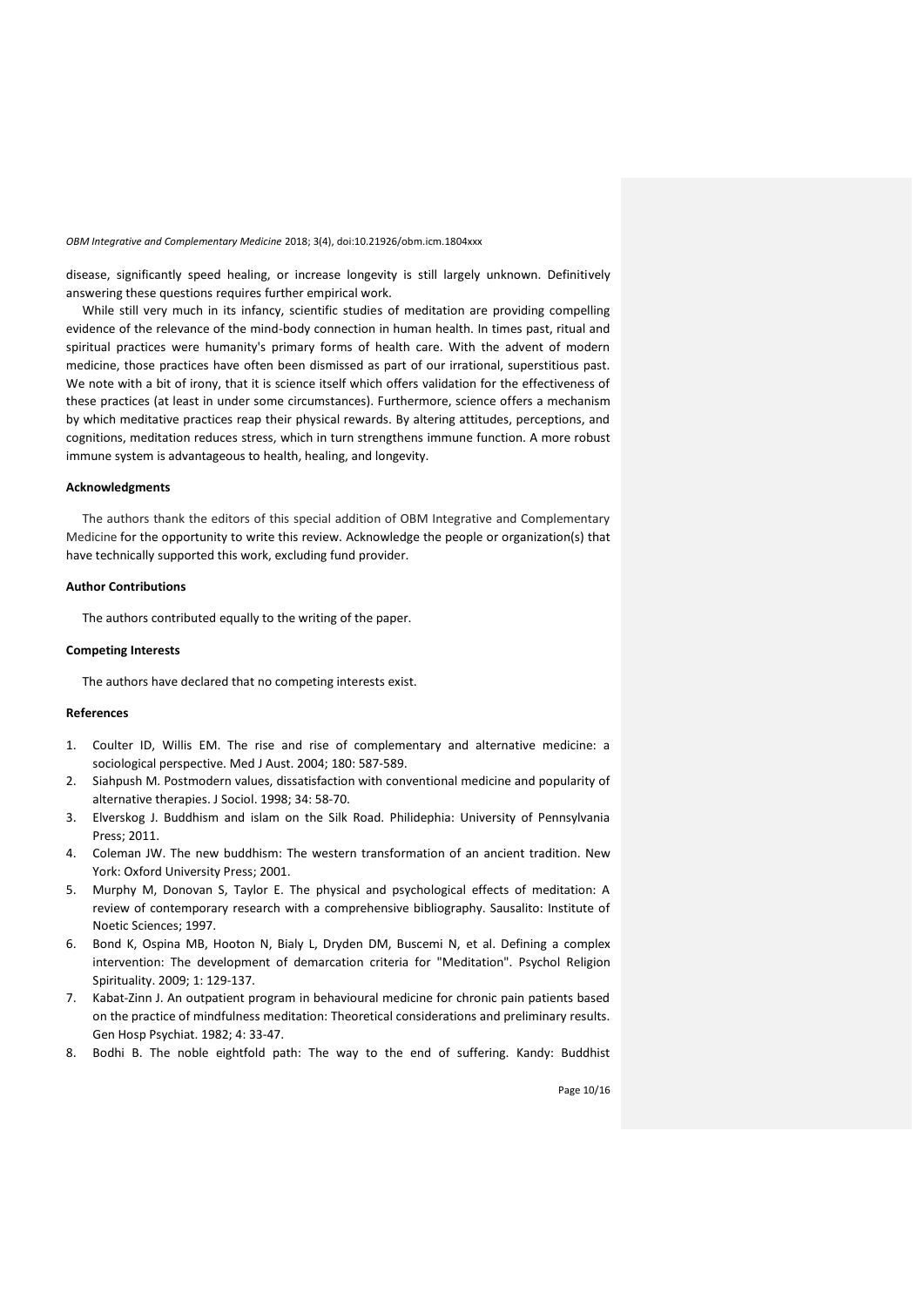Publication Society; 1984.

- 9. Kang C, Whittingham K. Mindfulness: A dialogue between Buddhism and clinical psychology. Mindfulness. 2010; 1: 161-173.
- 10. Bishop SR, Lau M, Shapiro S, Carlson L, Anderson ND, Carmody J, et al. Mindfulness: A proposed operational definition. Clin Psychol Sci Pract. 2004; 11: 230-241.
- 11. Shapiro SL, Carlson LE, Astin JA, Freedman B. Mechanisms of mindfulness. J clin psychol. 2006; 62: 373-386.
- 12. Buchholz L. Exploring the promise of mindfulness as medicine. J Am Med Assoc. 2015; 314: 1327-1329.
- 13. Goyal M, Singh S, Sibinga EMS, Gould NF, Rowland-Seymour A, Sharma R, et al. Meditation programs for psychological stress and well-being: A systematic review and meta analysis. JAMA Intern Med. 2014; 174: 357-368.
- 14. Grossman P, Niemann L, Schmidt S, Walach H. Mindfulness-based stress reduction and health benefits. A meta-analysis. J Psychosom Res. 2004; 57: 35-43.
- 15. Hofmann SG, Sawyer AT, Witt AA, Oh D. The effect of mindfulness based therapy on anxiety and depression: A meta-analytic review. J Consulting Clin Psychol. 2010; 78: 169-183.
- 16. Forem J. Transcendental meditation. London: Hay House; 2012.
- 17. Castillo-Richmond A, Schneider RH, Alexander CN, Cook R, Myers H, Nidich S, et al. Effects of stress reduction on carotid atherosclerosis in hypertensive African Americans. Stroke. 2000; 31: 568-573.
- 18. Rainforth MV, Schneider RH, Nidich SI, Gaylord-King C, Salerno JW, Anderson JW. Stress reduction programs in patients with elevated blood pressure: A systematic review and meta analysis. Curr Hypertens Rep. 2007; 9: 520-528.
- 19. Walton KG, Schneider RH, Nidich S. Review of controlled research on the transcendental meditation program and cardiovascular disease: Risk factors, morbidity, and mortality. Cardiol Rev. 2004; 12: 262-266.
- 20. Dorcas A, Yung P. Qigong: harmonising the breath, the body and the mind. Complement Ther Nurs Midwifery. 2003; 9: 198-202.
- 21. Lee MS, Lim HJ, Lee MS. Impact of Qigong exercise on self-efficacy and other cognitive perceptual variables in patients with essential hypertension. J Altern Complement Med. 2004; 10: 675-680.
- 22. Jahnke R, Larkey L, Rogers C, Etnier J, Lin F. A comprehensive review of health benefits of Qigong and Tai Chi. Am J Health Promot. 2010; 24: e1-e25.
- 23. Lee MS, Ryu H, Chung HT. Stress management by psychosomatic training: Effects of ChunDoSunBup Qi-training on symptoms of stress: A cross-sectional study. Stress Med. 2000; 16: 161-166.
- 24. Lee MS, Huh HJ, Kim BG, Ryu H, Lee HS, Kim JM, et al. Effects of Qi-training on heart rate variability. Am J Chin Med. 2002; 30: 463-470.
- 25. Ader R, Cohen N. Behaviorally conditioned immunosuppression. Psychosom Med. 1975; 37: 333-340.
- 26. Biziere K, Guillaumin JM, Degenne D, Bardos P, Renoux M. Neural modulation of immunity. New York: Raven Press; 1985. (p. 81-94)
- 27. Carr DJJ, Blalock JE. Psychoneuroimmunology. 2nd ed. New York: Academic Press; 1991. (p. 573-588).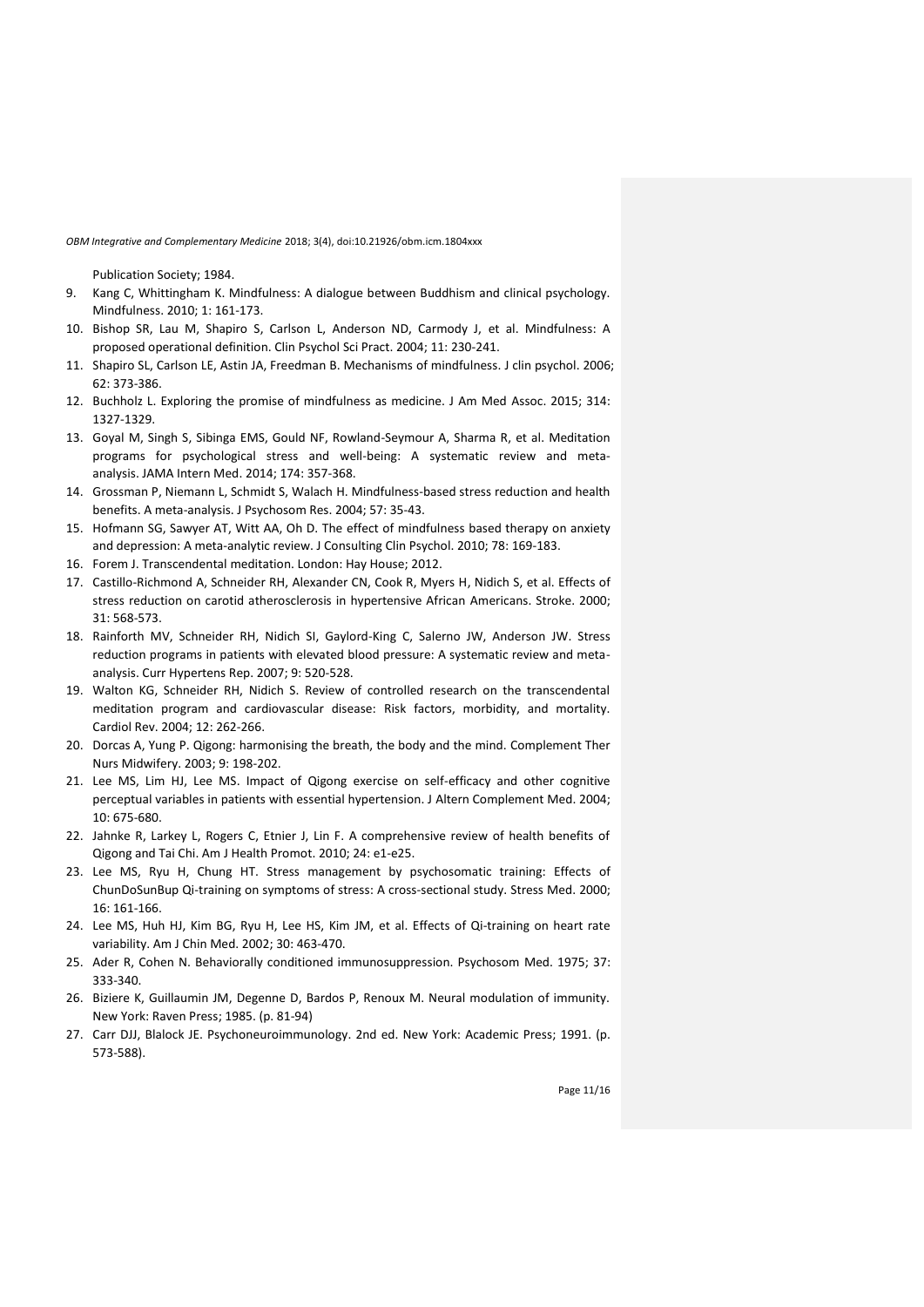- 28. Dhabhar FS, McEwen BS. Acute stress enhances while chronic stress suppresses cell-mediated immunity in vivo: A potential role for leukocyte trafficking. Brain Behav Immun. 1997; 11: 286-306.
- 29. McEwen BS. Stress, adaptation, and disease. Allostasis and allostatic load. Ann N Y Acad Sci. 1998; 840: 33-44.
- 30. Zachariae R. Psychoneuroimmunology: A bio-psycho-social approach to health and disease. Scand J Psychol. 2009; 50: 645-651.
- 31. Segerstrom SC, Miller GE. Psychological stress and the human immune system: a meta analytic study of 30 years of inquiry. Psychol Bull. 2004; 130: 601-630.
- 32. Pace TW, Negi LT, Adame DD, Cole SP, Sivilli TI, Brown TD, et al. Effect of compassion meditation on neuroendocrine, innate immune and behavioural responses to psychosocial stress. Psychoneuroendocrino. 2009; 34: 87-98.
- 33. Welk U, Herforth A, Kolb-Bachofen V, Deinzer R. Acute stress induces proinflammatory signalling at chronic inflammation sites. Psychosom Med. 2008; 70: 906-912.
- 34. Wang W, Ji P, Dow KE. Corticotropin-releasing hormone induces proliferation and TNF-alpha release in cultured rat microglia via MAP kinase signalling pathways. J Neurochem. 2003; 84: 189-195.
- 35. Epel E, Daubenmier J, Moskowitz JT, Folkman S, Blackburn E. Can meditation slow rate of cellular aging? Cognitive stress, mindfulness, and telomeres. Ann N Y Acad Sci. 2009; 1172: 34-53.
- 36. O'Donovan A, Tomiyama AJ, Lin J, Puterman E, Adler NE, Kemeny M, Wolkowitz OM, Blackburn EH, Epel ES. Stress appraisals and cellular aging: A key role for anticipatory threat in the relationship between psychological stress and telomere length. Brain Behav Immun. 2012; 26: 573-579.
- 37. Steptoe A, Hamer M, Chida Y. The effects of acute psychological stress on circulating inflammatory factors in humans: A review and meta-analysis. Brain Behav Immun. 2007; 21: 901-912.
- 38. Zachariae R, Bjerring P, Zachariae C, Arendt-Nielsen L, Nielsen T, Eldrup E, et al. Monocyte chemotactic activity in sera after hypnotically induced emotional states. Scand J Immunol. 1991; 34: 71-79.
- 39. Glaser R, Kiecolt-Glaser JK, Marucha PT, MacCallum RC, Laskowski BF, Malarkey WB. Stress related changes in proinflammatory cytokine production in wounds. Arch Gen Psychiat. 1999; 56: 450-456.
- 40. Sproston NR, Ashworth JJ. Role of C-reaction protein at sites of inflammation and infection. Front Immunol. 2018; 9: 754.
- 41. Tanaka T, Kishimoto T. The biology and medical implications of interleukin-6. Cancer Immunol Res. 2014; 2: 288-294.
- 42. Lawrence T. The nuclear factor NF-κB pathway in inflammation. CSH Perspect Biol. 2009; 1: a001651.
- 43. Chrousos GP. Stress, chronic inflammation, and emotional and physical well-being: Concurrent effects and chronic sequelae. J Allergy Clin Immunol. 2000; 106: S275-S291.
- 44. Kiecolt-Glaser JK, Preacher KJ, MacCallum RC, Atkinson C, Malarkey WB, Glaser R. Chronic stress and age-related increases in the proinflammatory cytokine IL-6. P Natl Acad Sci USA. 2003; 100: 9090-9095.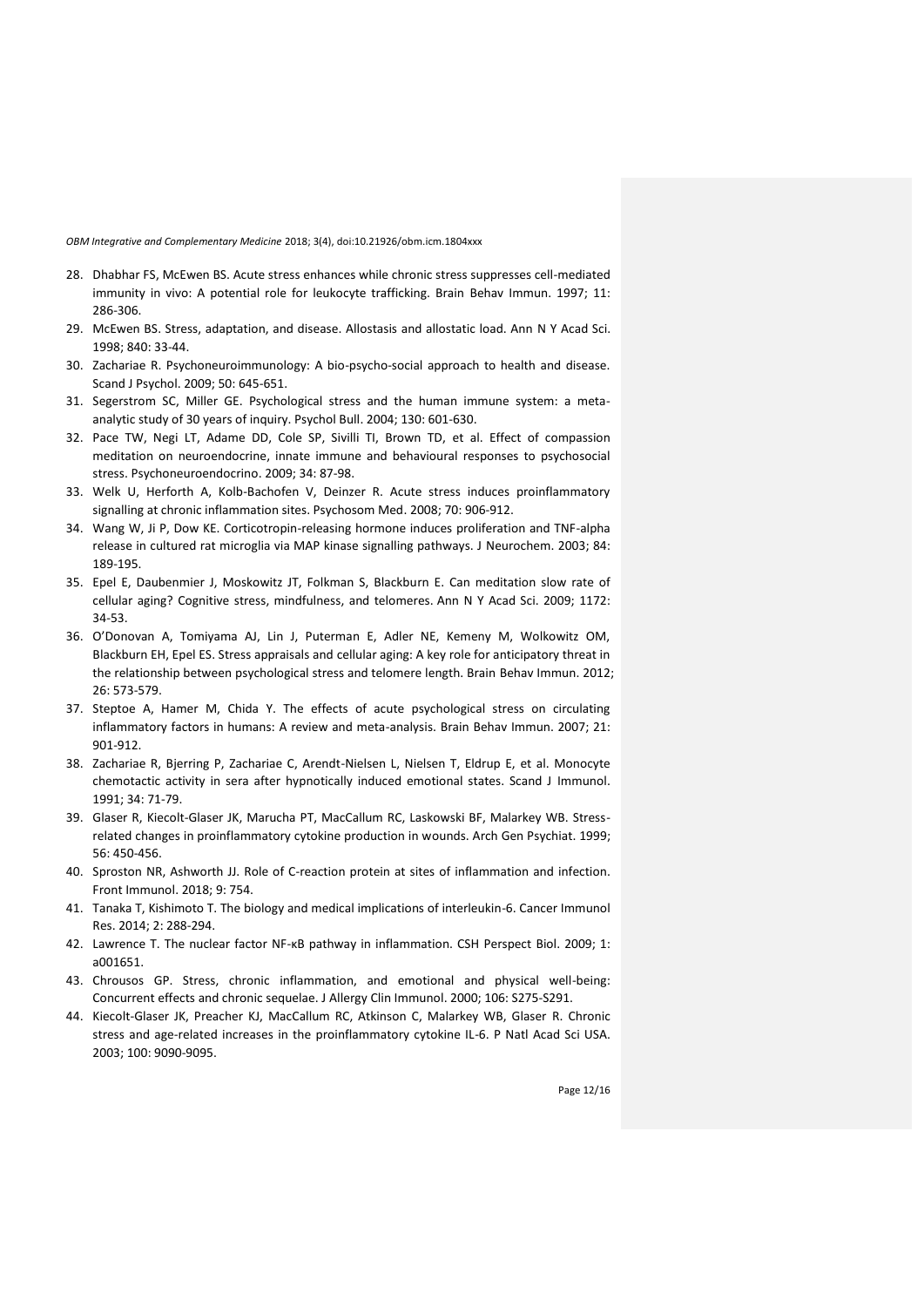- 45. Creswell JD, Taren AA, Lindsay EK, Greco CM, Gianaros PJ, Fairgrieve A, et al. Alterations in resting-state functional connectivity link mindfulness meditation with reduced interleukin-6: a randomized controlled trial. Biol Psychiat. 2016; 80: 53-61.
- 46. DeRijk R, Michelson D, Karp B, Petrides J, Galliven E, Duester P, et al. Exercise and circadian rhythm-induced variations in plasma cortisol differentially regulate interleukin-1 beta (IL-1 beta), IL-6, and tumor necrosis factor- alpha (TNF-alpha) production in humans: high sensitivity of TNF-alpha and resistance of IL-6. J Clin Endocr Metab. 1997; 82: 2182-2192.
- 47. Zhou D, Kusnecov AW, Shurin MR, DePaoli M, Rabin BS. Exposure to physical and psychological stressors elevates plasma interleukin 6: Relationship to the activation of hypothalamic-pituitary-adrenal axis. Endocrinology. 1993; 133: 2523-2530.
- 48. Bower JE, Creswell AD, Stanton AL, Crespi CM, Winston D, Arevalo J, et al. Mindfulness meditation for younger breast cancer survivors: a randomized controlled trial. Cancer. 2015; 121: 1231-1240.
- 49. Lengacher CA, Kip KE, Barta M, Post-White J, Jacobsen PB, Groer M, et al. A pilot study evaluating the effect of mindfulness-based stress reduction on psychological status, physical status, salivary cortisol, and interleukin-6 among advanced-stage cancer patients and their caregivers. J Holist Nurs. 2012; 30: 170-185.
- 50. Elsenbruch S, Langhorst J, Popkirowa K, Müller T, Luedtke R, Franken U, et al. Effects of mind– body therapy on quality of life and neuroendocrine and cellular immune functions in patients with ulcerative colitis. Psychother Psychosom. 2005; 74: 277-287.
- 51. Rosenkranz MA, Davidson RJ, Maccoon DG, Sheridan JF, Kalin NH, Lutz A. A comparison of mindfulness-based stress reduction and an active control in modulation of neurogenic inflammation. Brain Behav Immun. 2013; 27: 174-184.
- 52. Creswell JD, Irwin MR, Burklund LJ, Lieberman MD, Arevalo JM, Ma J, et al. Mindfulness-based stress reduction training reduces loneliness and pro-inflammatory gene expression in older adults: a small randomized controlled trial. Brain Behav Immun. 2012; 26: 1095-1101.
- 53. Jedel S, Hoffman A, Merriman P, Swanson B, Voigt R, Rajan KB, et al. A randomized controlled trial of mindfulness-based stress reduction to prevent flare-up in patients with inactive ulcerative colitis. Digestion. 2014; 89: 142-155.
- 54. Malarkey WB, Jarjoura D, Klatt M. Workplace based mindfulness practice and inflammation: a randomized trial. Brain Behav Immun. 2013; 27: 145-154.
- 55. Bhasin MK, Dusek JA, Chang BH, Joseph MG, Denninger JW, et al. Relaxation response induces temporal transcriptome changes in energy metabolism, insulin secretion and inflammatory pathways. PloS One. 2013; 8: e62817.
- 56. Black DS, O'Reilly GA, Olmstead R, Breen EC, Irwin MR. Mindfulness-based intervention for prodromal sleep disturbances in older adults: Design and methodology of a randomized controlled trial. Contemp Clin Trials. 2014; 39: 22-27.
- 57. Black DS, O'Reilly G A, Olmstead R, Breen EC, Irwin MR. Mindfulness meditation and improvement in sleep quality and daytime impairment among older adults with sleep disturbances: A randomized clinical trial. JAMA Intern Med. 2015; 175: 494-501.
- 58. Bower JE, Irwin MR. Mind-body therapies and control of inflammatory biology: A descriptive review. Brain Behav Immun. 2016; 51: 1-11.
- 59. Whiteside TL, Herberman RB. Role of human natural killer cells in health and disease. Clin Diagn Lab Immunol. 1994; 1: 125-133.

Page 13/16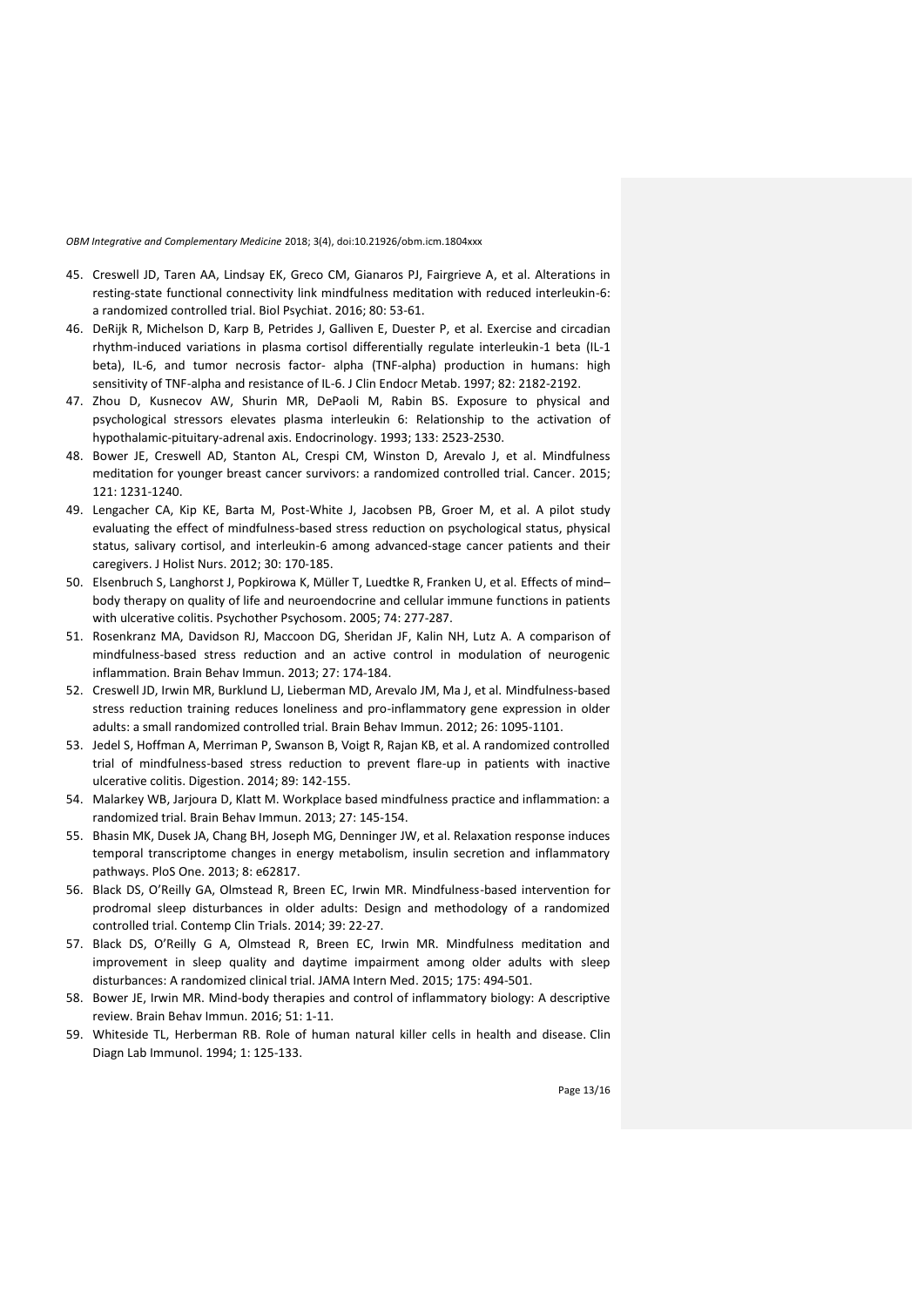- 60. LeBien TW, Tedder TF. B lymphocytes: how they develop and function. Blood. 2008; 112: 1570-1580.
- 61. Kamei T, Toriumi Y, Kimura H, Kimura K. Correlation between alpha rhythms and natural killer cell activity during yogic respiratory exercise. Stress Health J Int Soc Invest Stress. 2001; 17: 141-145.
- 62. Infante JR, Peran F, Rayo JI, Serrano J, Dominguez ML, Garcia L, et al. Levels of immune cells in transcendental meditation practitioners. Int J Yoga. 2014; 7: 147-151.
- 63. Vera FM, Manzaneque JM, Rodríguez FM, Bendayan R, Fernández N, Alonso A. Acute effects on the counts of innate and adaptive immune response cells after 1 month of Taoist Qigong Practice. Int J Behav Med. 2016; 23: 198-203.
- 64. Klarlund B, Hoffman-Goetz L. Exercise and the immune system: regulation, integration, and adaptation. Physiol Rev. 2000; 80: 1055-1081.
- 65. Lee MS, Huh HJ, Jeong SM, Jang HS, Ryu H, Park JH, et al. Effects of Qigong on immune cells. Am J Chin Med. 2003; 31: 327-335.
- 66. Lee MS, Kang CW, Ryu H. Acute effect of qi-training on natural killer cell subsets and cytotoxic activity. Int J Neurosci. 2005; 115: 285-297.
- 67. Blackburn EH. Telomere states and cell fates. Nature. 2000; 408: 53-56.
- 68. Chan SRWL, Blackburn EH. Telomeres and telomerase. Philos T R Soc B Biol Sci. 2004; 359: 109-121.
- 69. Fossel M. Role of cell senescence in human aging. J Anti-Aging Med. 2000; 3: 91-98.
- 70. Epel ES, Blackburn EH, Lin J, Dhabhar FS, Adler NE, Morrow JD, et al. Accelerated telomere shortening in response to life stress. PNAS. 2004; 101: 17312-17315.
- 71. Cawthon R, Smith K, O'Brien E, Sivatchenko A, Kerber R. Association between telomere length in blood and mortality in people aged 60 years or older. Lancet. 2003; 361: 393-395.
- 72. Blackburn EH, Epel ES, Lin J. Human telomere biology: A contributory and interactive factor in aging, disease risks, and protection. Science. 2015; 350: 1193-1198.
- 73. Blackburn EH, Greider CW, Szostak JW. Telomeres and telomerase: the path from maize, Tetrahymena and yeast to human cancer and aging. Natl Med. 2006; 12: 1133-1138.
- 74. Lopez-Otin C, Blasco MA, Partridge L, Serrano M, Kroemer G. The hallmarks of aging. Cell. 2013; 153: 1194-1217.
- 75. Puterman E, Lin J, Blackburn E, O'Donovan A, Adler N, Epel E. The power of exercise: Buffering the effect of chronic stress on telomere length. PLoS ONE. 2010; 5: e10837.
- 76. Sun Q, Shi L, Prescott J, Chiuve SE, Hu FB, De Vivo I, et al. Healthy lifestyle and leukocyte telomere length in US women. PloS One. 2012; 7: e38374.
- 77. (Alda et al. 2016)
- 78. Conklin Q, King B, Zanesco A, Pokorny J, Hamidi A, Lin J, et al. Telomere lengthening after three weeks of an intensive insight meditation retreat. Psychoneuroendocrino. 2015; 61: 26- 27.
- 79. Hoge EA, Chen MM, Orr E, Metcalf CA, Fischer LE, Pollack MH, et al. Loving-Kindness Meditation practice associated with longer telomeres in women. Brain Behav Immun. 2013; 32: 159-163.
- 80. Hoge EA, Hölzel BK, Marques L, Metcalf CA, Brach N, Lazar SW, et al. Mindfulness and self compassion in generalized anxiety disorder: Examining predictors of disability. Evid Based Complement Alternat Med. 2013; doi: 10.1155/2013/576258.

**Commented [l1]:** Please provide.

Page 14/16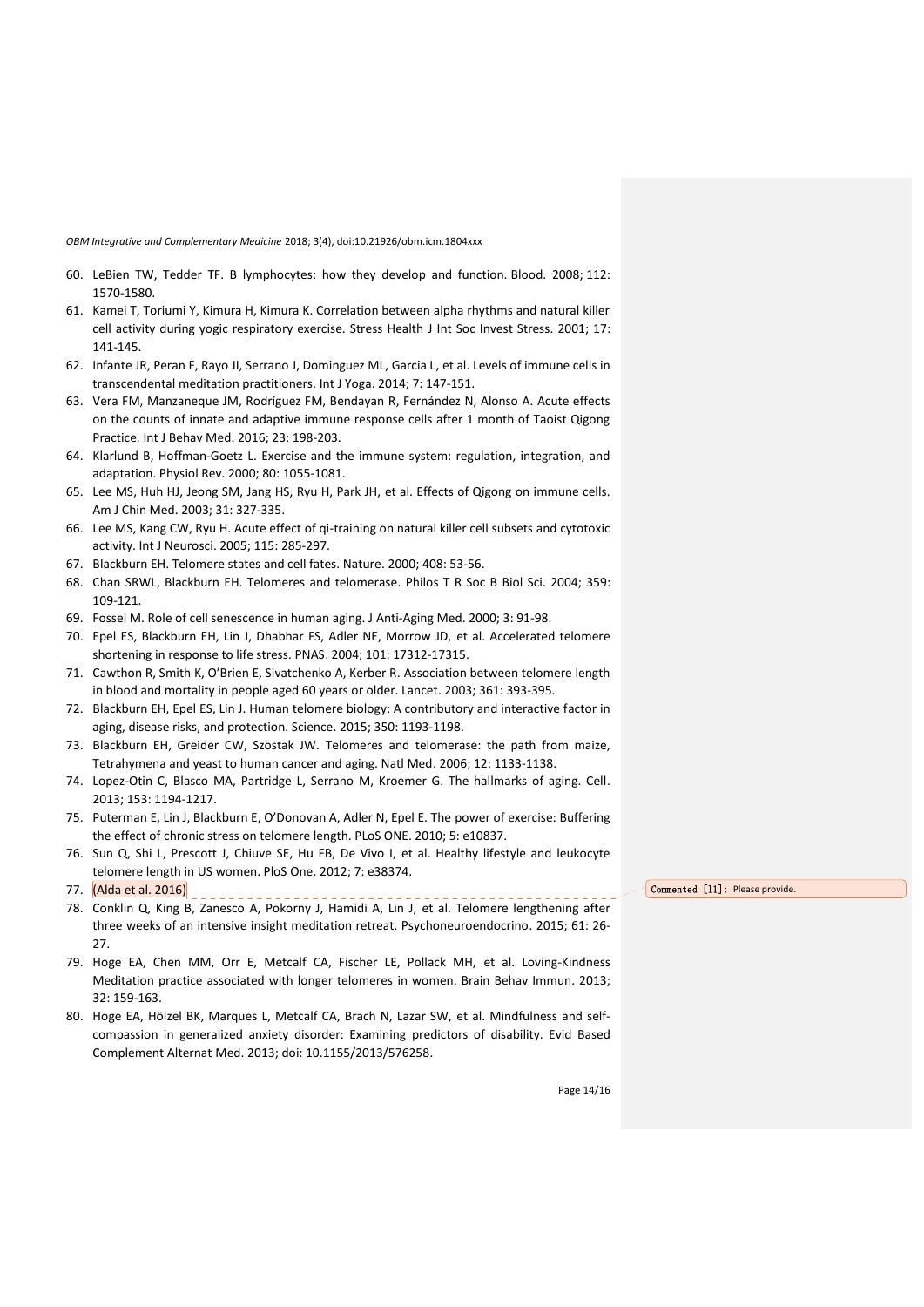- 81. Jacobs TL, Epel ES, Lin J, Blackburn EH, Wolkowitz OM, Bridwell DA, et al. Intensive meditation training, immune cell telomerase activity, and psychological mediators. Psychoneuroendocrino. 2011; 36: 664-681.
- 82. Schutte NS, Malouff JM. A meta-analytic review of the effects of mindfulness meditation on telomerase activity. Psychoneuroendocrino. 2014; 42: 45-48.
- 83. Lavretsky H, Epel ES, Siddarth P, Nazarian N, Cyr NS, Khalsa DS, et al. A pilot study of yogic meditation for family dementia caregivers with depressive symptoms: effects on mental health, cognition, and telomerase activity. Int J Geriatr Psychiat. 2013; 28: 57-65.
- 84. Lengacher CA, Reich RR, Kip KE, Barta M, Ramesar S, Paterson CL, et al. Influence of mindfulness-based stress reduction (MBSR) on telomerase activity in women with breast cancer (BC). Biol Res Nurs. 2014; 16: 438-447.
- 85. Tolahunase M, Sagar R, Dada R. Impact of yoga and meditation on cellular aging in apparently healthy individuals: A prospective, open-label single-arm exploratory study. Oxid Med Cell Longev. 2017; doi: 10.1155/2017/7928981.
- 86. Epel ES, Lin J, Wilhelm FH, Wolkowitz OM, Cawthon R, Adler NE, et al. Cell aging in relation to stress arousal and cardiovascular disease risk factors. Psychoneuroendocrino. 2006; 31: 277- 287.
- 87. Solberg EE, Halvorsen R, Sundgot-Borgen J, Ingjer F, Holen A. Meditation: a modulator of the immune response to physical stress? A brief report. Brit J Sport Med. 1995; 29: 255-257.
- 88. Steensberg A, Toft AD, Bruunsgaard H, Sandmand M, Halkjaer-Kristensen J, Pedersen BK. Strenuous exercise decreases the percentage of type 1 T cells in the circulation. J Appl Physiol. 2001; 91: 1708-1712.
- 89. Davidson RJ, Kabat-Zinn J, Schumacher J, Rosenkanz M, Muller D, Santorelli SF, et al. Alterations in brain and immune function produced by mindfulness meditation. Psychosom Med. 2003; 65: 564-570.
- 90. Davidson RJ. Emotion and affective style: Hemispheric substrates. Psychol Sci. 1992; 3: 39-43.
- 91. Kang DH, Davidson RJ, Coe CL, Wheeler RW, Tomarken AJ, Ershler WB. Frontal brain asymmetry and immune function. Behav Neurosci. 1991; 105: 860-869.
- 92. Taylor DM. Effects of a behavioral stress-management program on anxiety, mood, self esteem, and T-cell count in HIV-positive men. Psychol Rep. 1995; 76: 451-457.
- 93. Robinson FP, Mathews HL, Witek-Janusek L. Psycho-endocrine-immune response to mindfulness-based stress reduction in individuals infected with the human immunodeficiency virus: a quasiexperimental study. J altern complem med. 2003; 9: 683-694.
- 94. Nyklicek I, Kuijpers KF. Effects of mindfulness-based stress reduction intervention on psychological well-being and quality of life: Is increased mindfulness indeed the mechanism?. Ann Behav Med. 2008, 35: 331-340.
- 95. Gayner B, Esplen MJ, Deroche P, Wong J, Bishop S, Kavanagh L, et al. A randomized controlled trial of mindfulness-based stress reduction to manage affective symptoms and improve quality of life in gay men living with HIV. J Behav Med. 2012; 35: 272-285.
- 96. Horberg MA, Silverberg MJ, Hurley LB, Towner WJ, Klein DB, Bersoff-Matcha S, et al. Effects of depression and selective serotonin reuptake inhibitor use on adherence to highly active antiretroviral therapy and on clinical outcomes in HIV-infected patients. J Acq Imm Def. 2008; 47: 384-390.
- 97. Kong MC, Nahata MC, Lacombe VA, Seiber EE, Balkrishnan R. Association between race,